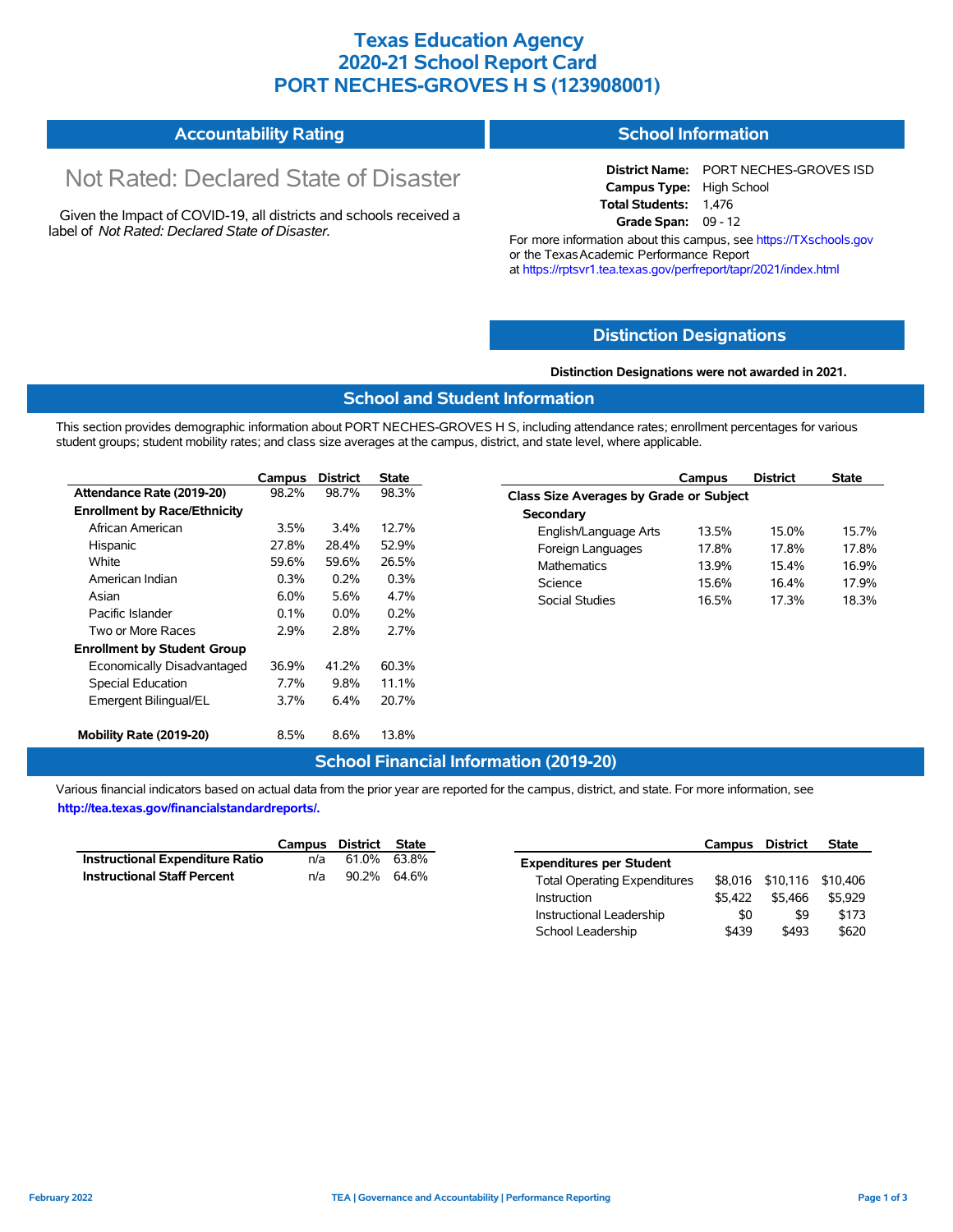# **Texas Education Agency 2020-21 School Report Card**

### **STAAR Outcomes**

This section provides STAAR performance and outcomes. **Please note that due to the cancellation of spring 2020 STAAR administration due to the COVID-19 pandemic, 2019 results are shown.**

|                                                                                |      |              |      |      |                                         |      |      |                          |       |                          | Two               |               |
|--------------------------------------------------------------------------------|------|--------------|------|------|-----------------------------------------|------|------|--------------------------|-------|--------------------------|-------------------|---------------|
|                                                                                |      |              |      |      | African                                 |      |      | American                 |       | <b>Pacific</b>           | or<br><b>More</b> | Econ          |
|                                                                                |      | <b>State</b> |      |      | District Campus American Hispanic White |      |      | Indian                   | Asian | <b>Islander</b>          | Races             | <b>Disadv</b> |
| STAAR Performance Rates at Approaches Grade Level or Above (All Grades Tested) |      |              |      |      |                                         |      |      |                          |       |                          |                   |               |
| All Subjects                                                                   | 2021 | 67%          | 77%  | 83%  | 74%                                     | 82%  | 83%  | 50%                      | 84%   | $\overline{a}$           | 88%               | 77%           |
|                                                                                | 2019 | 78%          | 84%  | 81%  | 78%                                     | 77%  | 83%  | $\ast$                   | 85%   | $\overline{a}$           | 82%               | 77%           |
| ELA/Reading                                                                    | 2021 | 68%          | 76%  | 77%  | 54%                                     | 77%  | 79%  | $\ast$                   | 76%   | $\overline{\phantom{a}}$ | 82%               | 71%           |
|                                                                                | 2019 | 75%          | 82%  | 72%  | 70%                                     | 69%  | 73%  | $\ast$                   | 72%   | $\overline{a}$           | 77%               | 67%           |
| Mathematics                                                                    | 2021 | 66%          | 77%  | 81%  | 75%                                     | 81%  | 81%  | $\ast$                   | 86%   | $\overline{\phantom{a}}$ | 83%               | 75%           |
|                                                                                | 2019 | 82%          | 88%  | 82%  | 73%                                     | 78%  | 82%  | $\overline{\phantom{a}}$ | 100%  | $\overline{\phantom{a}}$ | 85%               | 76%           |
| Science                                                                        | 2021 | 71%          | 82%  | 90%  | 100%                                    | 85%  | 91%  | $\ast$                   | 94%   | $\overline{a}$           | 100%              | 87%           |
|                                                                                | 2019 | 81%          | 87%  | 91%  | 85%                                     | 88%  | 92%  | $\ast$                   | 96%   | $\overline{a}$           | 92%               | 92%           |
| <b>Social Studies</b>                                                          | 2021 | 73%          | 74%  | 91%  | 92%                                     | 93%  | 89%  | $\overline{\phantom{a}}$ | 88%   | $\overline{\phantom{a}}$ | 100%              | 86%           |
|                                                                                | 2019 | 81%          | 80%  | 93%  | 100%                                    | 91%  | 94%  | $\overline{a}$           | 91%   | $\overline{a}$           | $\ast$            | 90%           |
| STAAR Performance Rates at Meets Grade Level or Above (All Grades Tested)      |      |              |      |      |                                         |      |      |                          |       |                          |                   |               |
| All Subjects                                                                   | 2021 | 41%          | 46%  | 58%  | 38%                                     | 54%  | 59%  | 17%                      | 71%   | $\overline{a}$           | 67%               | 48%           |
|                                                                                | 2019 | 50%          | 54%  | 61%  | 56%                                     | 55%  | 63%  | $\ast$                   | 70%   | $\overline{\phantom{a}}$ | 57%               | 54%           |
| ELA/Reading                                                                    | 2021 | 45%          | 49%  | 59%  | 29%                                     | 55%  | 61%  | $\ast$                   | 71%   | $\overline{a}$           | 64%               | 49%           |
|                                                                                | 2019 | 48%          | 54%  | 55%  | 49%                                     | 50%  | 57%  | $\ast$                   | 62%   | $\overline{a}$           | 57%               | 50%           |
| <b>Mathematics</b>                                                             | 2021 | 37%          | 43%  | 37%  | 25%                                     | 35%  | 35%  | $\ast$                   | 64%   | $\blacksquare$           | 50%               | 28%           |
|                                                                                | 2019 | 52%          | 56%  | 55%  | 60%                                     | 51%  | 56%  | $\overline{a}$           | 71%   | $\overline{a}$           | 54%               | 47%           |
| Science                                                                        | 2021 | 44%          | 49%  | 62%  | 42%                                     | 55%  | 66%  | $\ast$                   | 72%   | $\overline{a}$           | 71%               | 49%           |
|                                                                                | 2019 | 54%          | 59%  | 62%  | 54%                                     | 58%  | 64%  | $\ast$                   | 74%   | $\overline{a}$           | 54%               | 58%           |
| <b>Social Studies</b>                                                          | 2021 | 49%          | 46%  | 76%  | 69%                                     | 76%  | 75%  | $\overline{\phantom{a}}$ | 79%   | $\overline{a}$           | 100%              | 69%           |
|                                                                                | 2019 | 55%          | 56%  | 78%  | 77%                                     | 73%  | 79%  | $\overline{\phantom{a}}$ | 87%   | $\overline{a}$           | $\ast$            | 73%           |
| STAAR Performance Rates at Masters Grade Level (All Grades Tested)             |      |              |      |      |                                         |      |      |                          |       |                          |                   |               |
| All Subjects                                                                   | 2021 | 18%          | 17%  | 16%  | 8%                                      | 14%  | 17%  | 0%                       | 20%   | $\blacksquare$           | 15%               | 11%           |
|                                                                                | 2019 | 24%          | 23%  | 18%  | 12%                                     | 16%  | 19%  | $\ast$                   | 28%   | L,                       | 22%               | 14%           |
| ELA/Reading                                                                    | 2021 | 18%          | 19%  | 9%   | 0%                                      | 5%   | 10%  | $\ast$                   | 12%   | $\overline{a}$           | 9%                | 5%            |
|                                                                                | 2019 | 21%          | 21%  | 6%   | 8%                                      | 5%   | 6%   | $\ast$                   | 13%   | $\blacksquare$           | 3%                | 5%            |
| <b>Mathematics</b>                                                             | 2021 | 18%          | 15%  | 8%   | 0%                                      | 10%  | 7%   | $\ast$                   | 18%   | $\overline{\phantom{a}}$ | 0%                | 5%            |
|                                                                                | 2019 | 26%          | 24%  | 22%  | 7%                                      | 21%  | 20%  | $\overline{\phantom{a}}$ | 33%   | $\overline{\phantom{a}}$ | 54%               | 15%           |
| Science                                                                        | 2021 | 20%          | 18%  | 17%  | 8%                                      | 16%  | 19%  | $\ast$                   | 11%   | $\overline{\phantom{a}}$ | 0%                | 11%           |
|                                                                                | 2019 | 25%          | 23%  | 13%  | 8%                                      | 11%  | 13%  | $\ast$                   | 26%   | $\overline{\phantom{a}}$ | 15%               | 11%           |
| Social Studies                                                                 | 2021 | 29%          | 24%  | 43%  | 31%                                     | 41%  | 45%  |                          | 42%   | $\overline{a}$           | 71%               | 38%           |
|                                                                                | 2019 | 33%          | 33%  | 49%  | 31%                                     | 44%  | 49%  |                          | 65%   | $\overline{a}$           | $\ast$            | 41%           |
| <b>STAAR Assessment Participation (All Grades Tested)</b>                      |      |              |      |      |                                         |      |      |                          |       |                          |                   |               |
| All Subjects                                                                   | 2021 | 88%          | 99%  | 99%  | 100%                                    | 99%  | 99%  | 100%                     | 99%   | $\overline{a}$           | 94%               | 99%           |
|                                                                                | 2019 | 99%          | 100% | 100% | 99%                                     | 100% | 100% | $\ast$                   | 100%  | $\overline{a}$           | 100%              | 100%          |
| ELA/Reading                                                                    | 2021 | 89%          | 99%  | 98%  | 100%                                    | 99%  | 99%  | $\ast$                   | 100%  | $\overline{a}$           | 88%               | 98%           |
|                                                                                | 2019 | 99%          | 100% | 100% | 100%                                    | 100% | 100% | $\ast$                   | 100%  | $\overline{a}$           | 100%              | 100%          |
| <b>Mathematics</b>                                                             | 2021 | 88%          | 99%  | 99%  | 100%                                    | 99%  | 99%  | $\ast$                   | 96%   |                          | 100%              | 99%           |
|                                                                                | 2019 | 100%         | 100% | 100% | 94%                                     | 100% | 100% | $\overline{a}$           | 100%  | $\overline{\phantom{a}}$ | 100%              | 100%          |

 **- Indicates there are no students in the group. \* Indicates results are masked due to small numbers to protect student confidentiality.**

**n/a Indicates data reporting is not applicable for this group.**